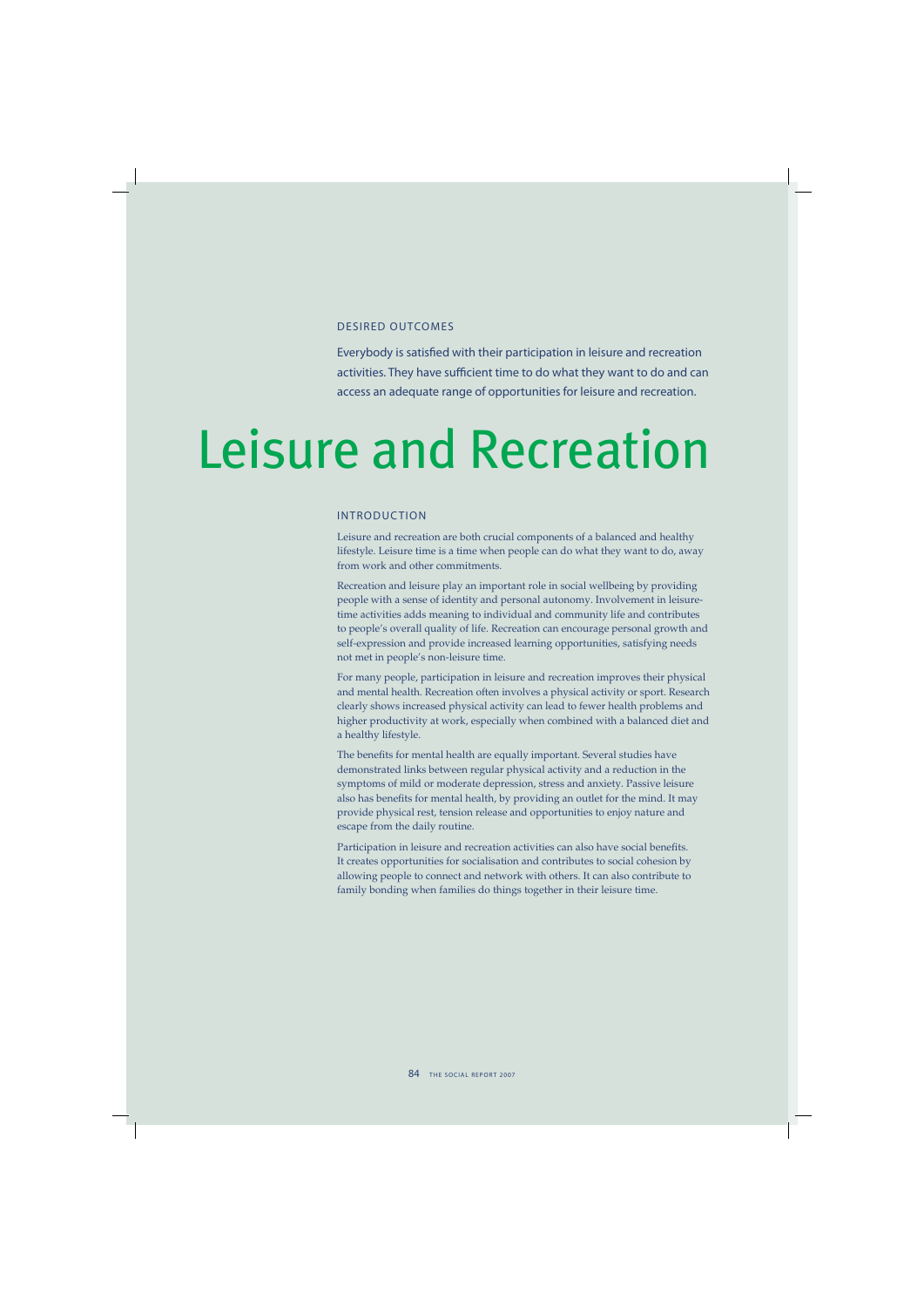INDICATORS Three indicators are used in this chapter. They are: satisfaction with leisure time, participation in physical activity and participation in cultural and arts activities. Together, these indicators present a picture of how people feel about their leisure time and also what they do in their leisure time.

> The first indicator is satisfaction with leisure time. This measures how people feel about both the quantity and quality of leisure time available to them.

> The second indicator measures people's participation in physical activity. It gives us a sense of how active New Zealanders are. Moderate physical activity can improve a number of health outcomes.

> The final indicator measures people's involvement in cultural and arts activities. Cultural activities contribute to individual growth and provide opportunities for social cohesion and passing on cultural traditions.

L E I S U R E A N D RECREATION

LEISURE AND<br>RECREATION

CULTURAL IDENTIT Y C I V I L A N D P O L I T I C A L

CULTURAL IDENTITY

CIVIL AND POLITICAL<br>RIGHTS

E CO N O M I C S TA N DA R D OF LIVING

ECONOMIC STANDARD<br>OF LIVING

PAID WORK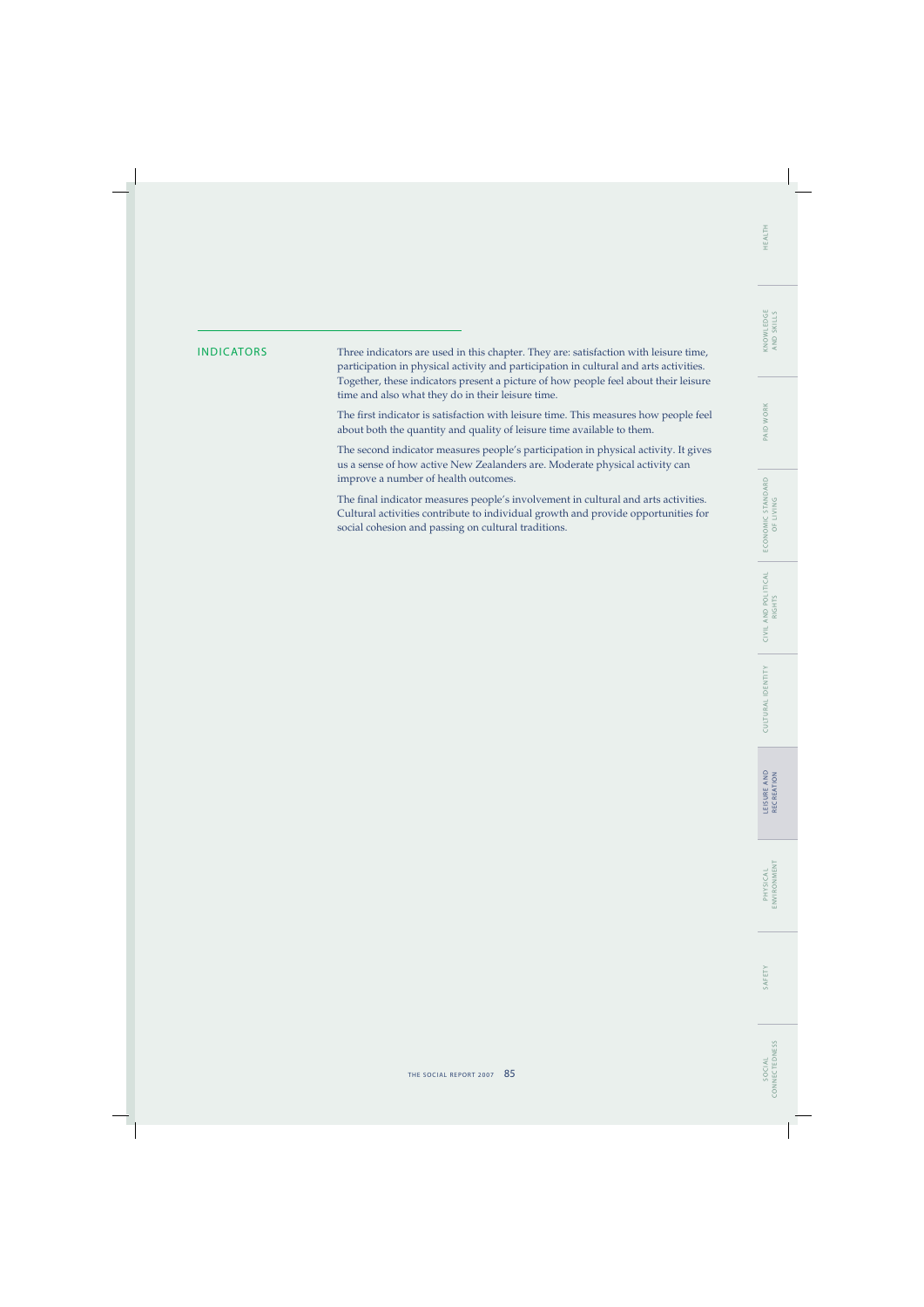## Satisfaction with leisure time

## DEFINITION

The proportion of people aged 15 years and over who are "satisfied" or "very satisfied" with their leisure time as reported in the Quality of Life Survey 2006.

RELEVANCE Leisure time is a crucial component of a balanced and healthy lifestyle. It is a time when people can do what they want to, separate from work and other commitments.

CURRENT LEVEL According to the Quality of Life Survey 2006, almost three-quarters of New Zealanders (73 percent) were satisfied overall with their leisure time. Of these, 42 percent were satisfied and 31 percent were very satisfied.



Figure L1.1 **Satisfaction with leisure time, people aged 15 years and over, 2006**

AGE DIFFERENCES While the majority of New Zealanders were satisfied with their leisure time, those aged 25–49 years were less satisfied overall (67 percent). This age group tends to have larger work and family commitments than other groups, which may impinge on the time available for leisure. In comparison, those aged 15–24 years and those aged 50–64 years were more likely to report being satisfied with their leisure time, with total satisfaction levels of 75 percent and 76 percent respectively. People aged 65 years and over reported the highest levels of overall satisfaction with their leisure time (90 percent).

Source: Quality of Life Survey 2006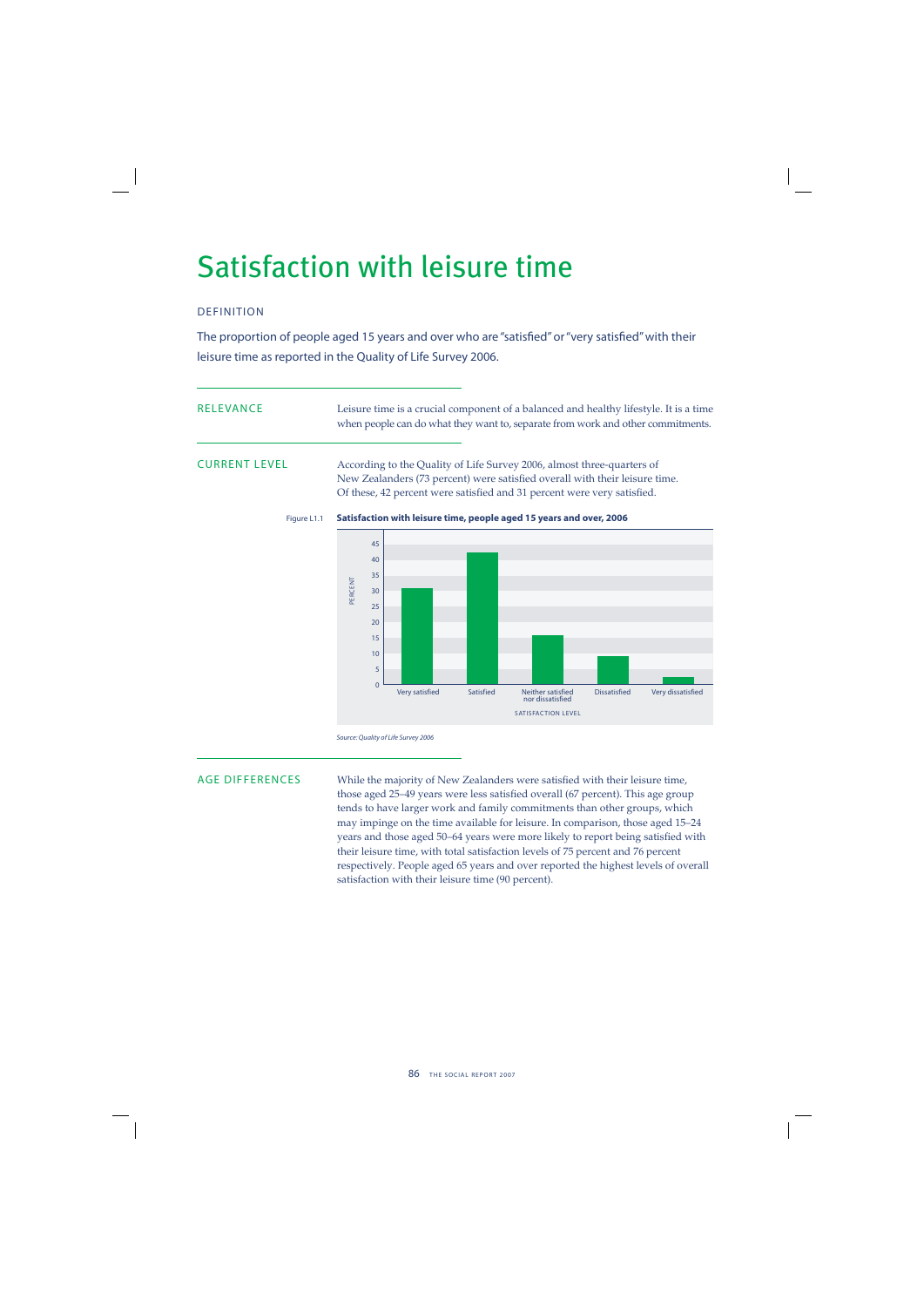

## Figure L1.2 **Satisfaction with leisure time, by age, 2006**

Source: Quality of Life Survey 2006

| <b>SEX DIFFERENCES</b>               | There was little difference between the sexes in reported satisfaction with leisure<br>time. Seventy-four percent of men and 72 percent of women reported they were<br>satisfied or very satisfied with their leisure time.                                                                                                                                                                                                                                                                                                                                                                                                        |
|--------------------------------------|------------------------------------------------------------------------------------------------------------------------------------------------------------------------------------------------------------------------------------------------------------------------------------------------------------------------------------------------------------------------------------------------------------------------------------------------------------------------------------------------------------------------------------------------------------------------------------------------------------------------------------|
| <b>ETHNIC DIFFERENCES</b>            | Most New Zealanders, regardless of their ethnicity, were satisfied with their<br>leisure time. In 2006, the European ethnic group (75 percent) and Pacific peoples<br>(73 percent) had higher levels of satisfaction with their leisure time than Māori<br>(68 percent) or Asian New Zealanders (63 percent). The small remaining group of<br>people from the Other ethnic group reported the highest level of total satisfaction<br>(76 percent).                                                                                                                                                                                 |
| SOCIO-ECONOMIC<br><b>DIFFERENCES</b> | People's levels of satisfaction with their leisure time varied slightly by the levels<br>of their personal income, but not in a consistent way. In 2006, satisfaction with<br>leisure time was highest for people with an annual personal income of \$20,000 or<br>less, with 77 percent of the people in this income range saying they were either<br>very satisfied or satisfied with their leisure time. Two income groups had below<br>average levels of satisfaction - those with a personal income between \$50,001 and<br>\$70,000 (66 percent), and those with an income between \$70,001 and \$100,000<br>$(69$ percent). |



## Figure L1.3 **Satisfaction with leisure time, by personal income, 2006**

Source: Quality of Life Survey 2006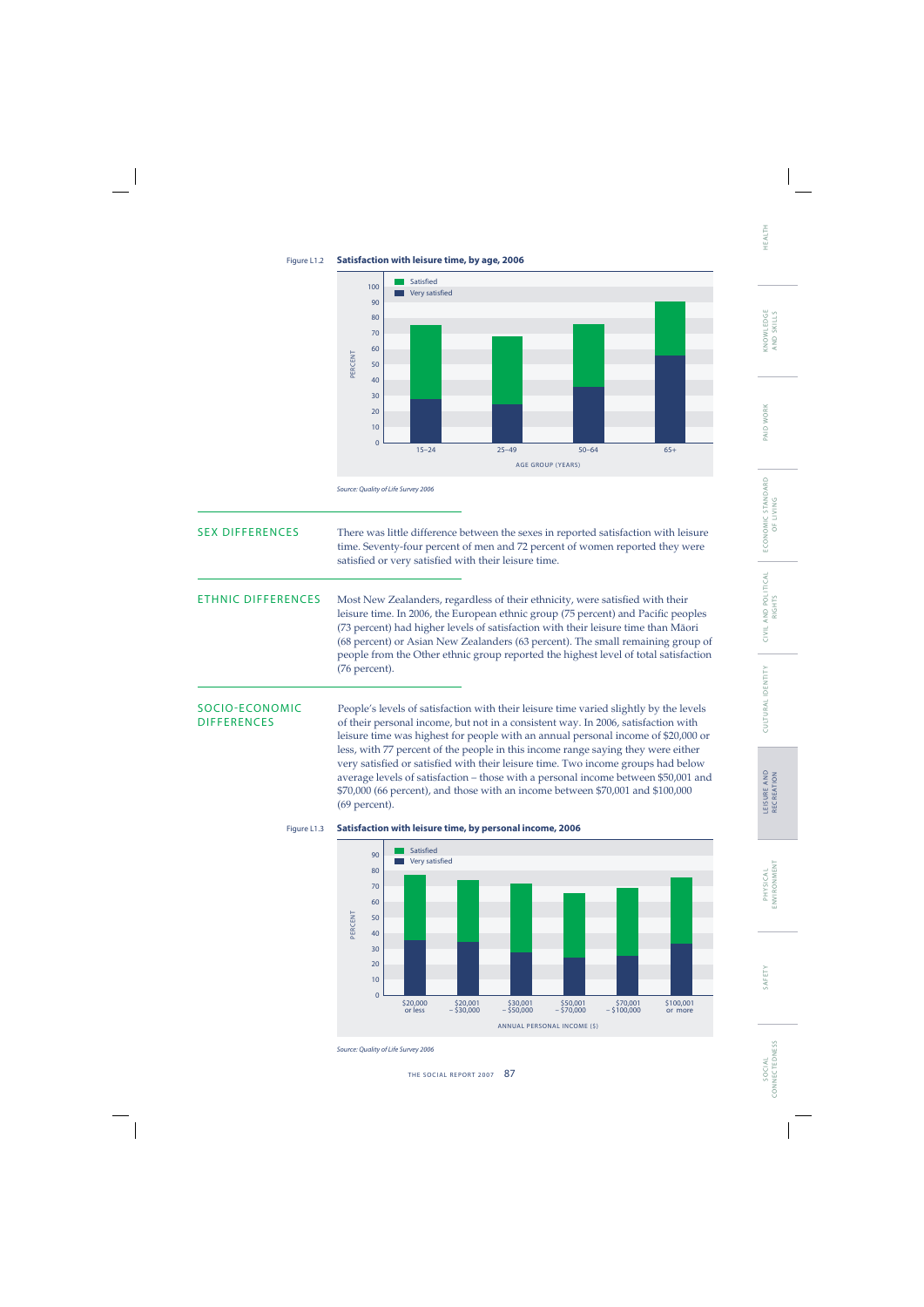## Participation in physical activity

## DEFINITION

The proportion of adults aged 15 years and over who were sufficiently physically active, as

measured by the Sport and Recreation New Zealand (SPARC) Continuous Monitoring Survey.

Being sufficiently active means they took part in at least 2.5 hours of physical activity and did five or more sessions (half an hour or more) in the seven days before being interviewed. Highly active means doing some vigorous physical activity during the week in addition to the requirements for being rated as sufficiently active.

| RELEVANCE | Participation in physical activity is a source of enjoyment and has positive benefits |
|-----------|---------------------------------------------------------------------------------------|
|           | for people's physical and mental health. It can also contribute to personal growth    |
|           | and development and is a good way to meet new people.                                 |

CURRENT LEVEL Seventy-two percent of adults aged 15 years and over were reported to be sufficiently active in 2006. This was similar to the figure in 2005 (71 percent). Nearly half (46 percent) were rated as highly active.

## Table L2.1 **Activity level (%) of adults, by sex, 2006**

| <b>Activity level</b> | <b>Adults 15 years and over</b> |                |     |  |
|-----------------------|---------------------------------|----------------|-----|--|
|                       | <b>Males</b>                    | <b>Females</b> | All |  |
| Sedentary             | 5                               | 6              | 6   |  |
| Insufficiently active | 17                              | 24             | 21  |  |
| Sufficiently active   | 23                              | 28             | 26  |  |
| <b>Highly active</b>  | 53                              | 39             | 46  |  |
| Don't know            | 2                               |                |     |  |
| <b>Active</b>         | 76                              | 67             | 72  |  |
| <b>Inactive</b>       | 22                              | 30             | 27  |  |

Source: Sport and Recreation New Zealand (2007)

SEX DIFFERENCES Men were more likely than women to be sufficiently active in 2006. Seventy-six percent of men did at least 2.5 hours and five or more sessions of physical activity a week, compared to 67 percent of women. Men were also much more likely to be highly active (53 percent) compared with women (39 percent).

AGE DIFFERENCES Activity levels tend to decline with age. In 2006, the percentage of people categorised as either sufficiently active or highly active was highest for 15-24 year olds (84 percent), followed by those aged 25–34 years (74 percent), those in the 35–49 and 50–64 years age groups (both 70 percent) and those aged 65–74 (64 percent). Those aged 75 years and over had the lowest activity rate (56 percent).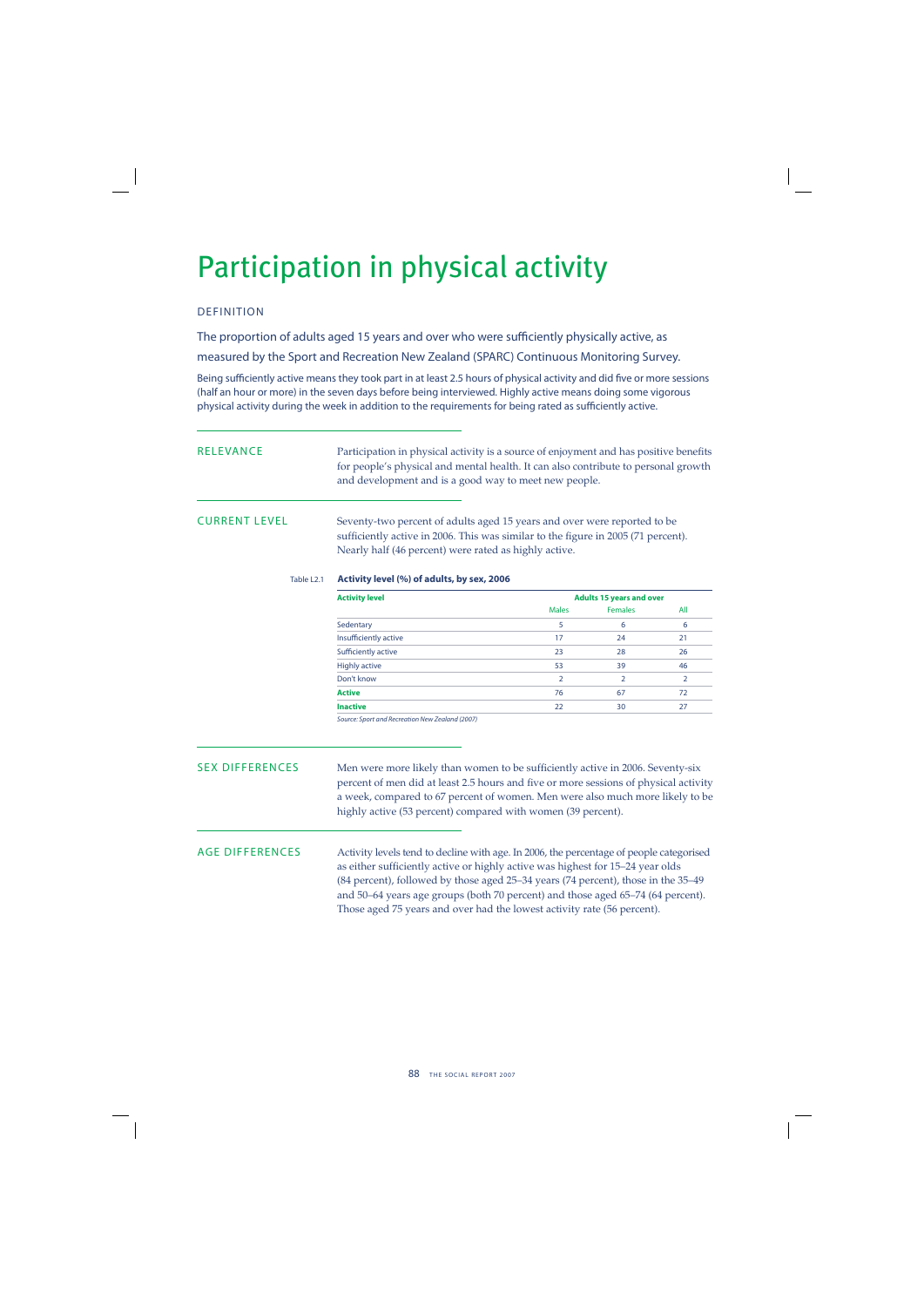ETHNIC DIFFERENCES There was some variation in the activity levels of the main ethnic groups. In 2006, the percentage of people categorised as either sufficiently active or highly active was highest for adults of European ethnicity (74 percent) followed by Mäori (72 percent), Pacific peoples (66 percent) and Asian (65 percent) adults. Māori and Pacific peoples were the most likely to be highly active, with more than half of each ethnic group in this category (54 percent and 51 percent respectively).

### Table L2.2 **Activity level (%) of adults, by ethnicity, 2006**

|                       | <b>New Zealand</b><br><b>European</b> | Māori | <b>Pacific peoples</b> | <b>Asian</b> |
|-----------------------|---------------------------------------|-------|------------------------|--------------|
| Sedentary             | 5                                     | 5     | 8                      |              |
| Insufficiently active | 19                                    | 21    | 23                     | 28           |
| Sufficiently active   | 28                                    | 18    | 15                     | 22           |
| <b>Highly active</b>  | 46                                    | 54    | 51                     | 43           |
| Don't know            |                                       |       | 3                      | 0            |
| <b>Active</b>         | 74                                    | 72    | 66                     | 65           |
| <b>Inactive</b>       | 24                                    | 26    | 31                     | 35           |

Source: Sport and Recreation New Zealand (2007)

SOCIO-ECONOMIC Activity levels rise with household income. People living in households with an DIFFERENCES annual household income (adjusted for the number of children and adults in the household) of \$20,000 or less had the lowest levels of activity, with 66 percent being sufficiently active or highly active. Those in the top two income brackets of \$70,001 and over and \$50,001–\$70,000 had the highest levels of activity (77 percent and 76 percent respectively). These two groups were also the most likely to be highly active (54 percent and 49 percent respectively).

### Table L2.3 **Activity level (%) of adults, by adjusted household income, 2006**

|                       | \$20,000<br>or less | $$20,001-$<br>\$30,000 | $$30,001-$<br>\$50,000 | $$50,001-$<br>\$70,000 | \$70,001<br>or more |
|-----------------------|---------------------|------------------------|------------------------|------------------------|---------------------|
| Sedentary             | 7                   | 6                      | 5                      | 6                      | 3                   |
| Insufficiently active | 24                  | 24                     | 24                     | 18                     | 17                  |
| Sufficiently active   | 30                  | 31                     | 24                     | 27                     | 23                  |
| <b>Highly active</b>  | 36                  | 38                     | 46                     | 49                     | 54                  |
| Don't know            | 3                   | $\overline{2}$         |                        | $\mathbf 0$            | $\overline{2}$      |
| <b>Active</b>         | 66                  | 69                     | 70                     | 76                     | 77                  |
| <b>Inactive</b>       | 31                  | 30                     | 29                     | 22                     | 20                  |
|                       |                     |                        |                        |                        |                     |

Source: Sport and Recreation New Zealand (2007)

REGIONAL DIFFERENCES Activity levels were lower in the seven local authorities in the Auckland area (68 percent) than in the rest of New Zealand (74 percent). People in the South Island reported higher activity levels (76 percent) than people in either the central or southern North Island (both 72 percent). See Appendix 2 for local authorities included in each region.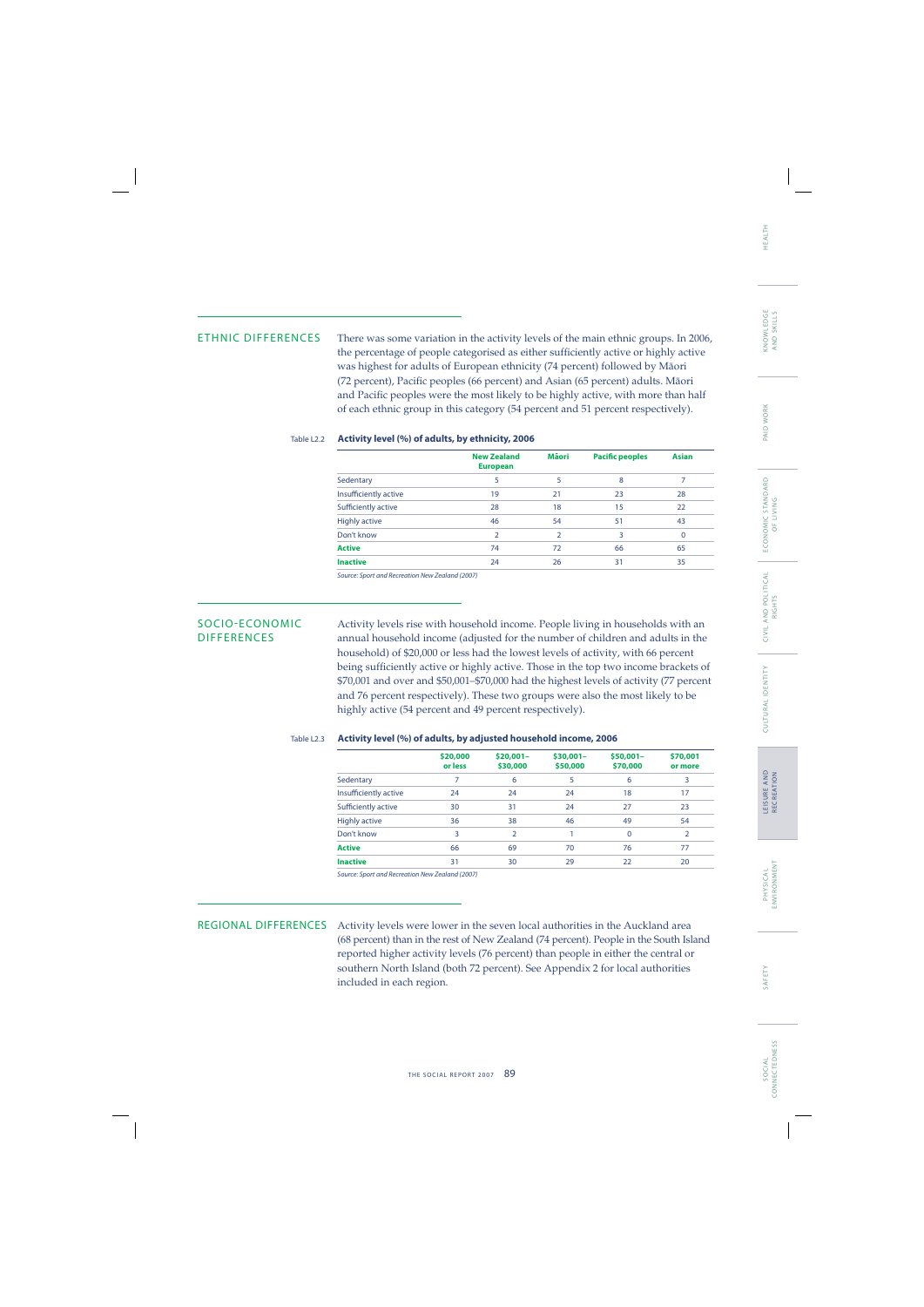## Participation in cultural and arts activities

## DEFINITION

The proportion of the population aged 15 years and over who had experienced one or more of the cultural activities included in the 2002 Cultural Experiences Survey.

Respondents were asked to report on activities they experienced over either a 12-month period (for goods and services accessed or experienced relatively infrequently) or a four-week recall period (for activities experienced on a more regular basis).

RELEVANCE Cultural activities are an integral part of leisure and recreation. People participate in cultural activities for a wide variety of reasons: for enjoyment and entertainment, for personal growth and development, as a means of expression, to learn new skills, to meet new people and to pass on cultural traditions.

CURRENT LEVEL Ninety-three percent or 2.6 million people aged 15 years and over experienced one or more of the cultural activities included in the 2002 Cultural Experiences Survey. The most popular activities (those undertaken in the four weeks before the survey) were purchasing books (43 percent) and visiting a public library (39 percent). Of the less popular activities (those experienced over the past year) the most preferred were visiting an art gallery or museum (48 percent) and attending a popular live music performance (37 percent). A lack of time and cost were the main barriers to experiencing cultural activities more often, or at all.





AGE DIFFERENCES Younger people were more likely to experience at least one of the cultural activities than people in older age groups. In 2002, 98 percent of 15–24 year olds and 96 percent of 25–44 year olds took part in one or more of the surveyed activities. Participation was lowest among people aged 65 years and over (81 percent). Popular activities among younger people included hiring a video or DVD (53 percent) and purchasing music (49 percent). Older people (65 years and over) were more likely to visit a public library than other age groups, with 46 percent reporting this activity.